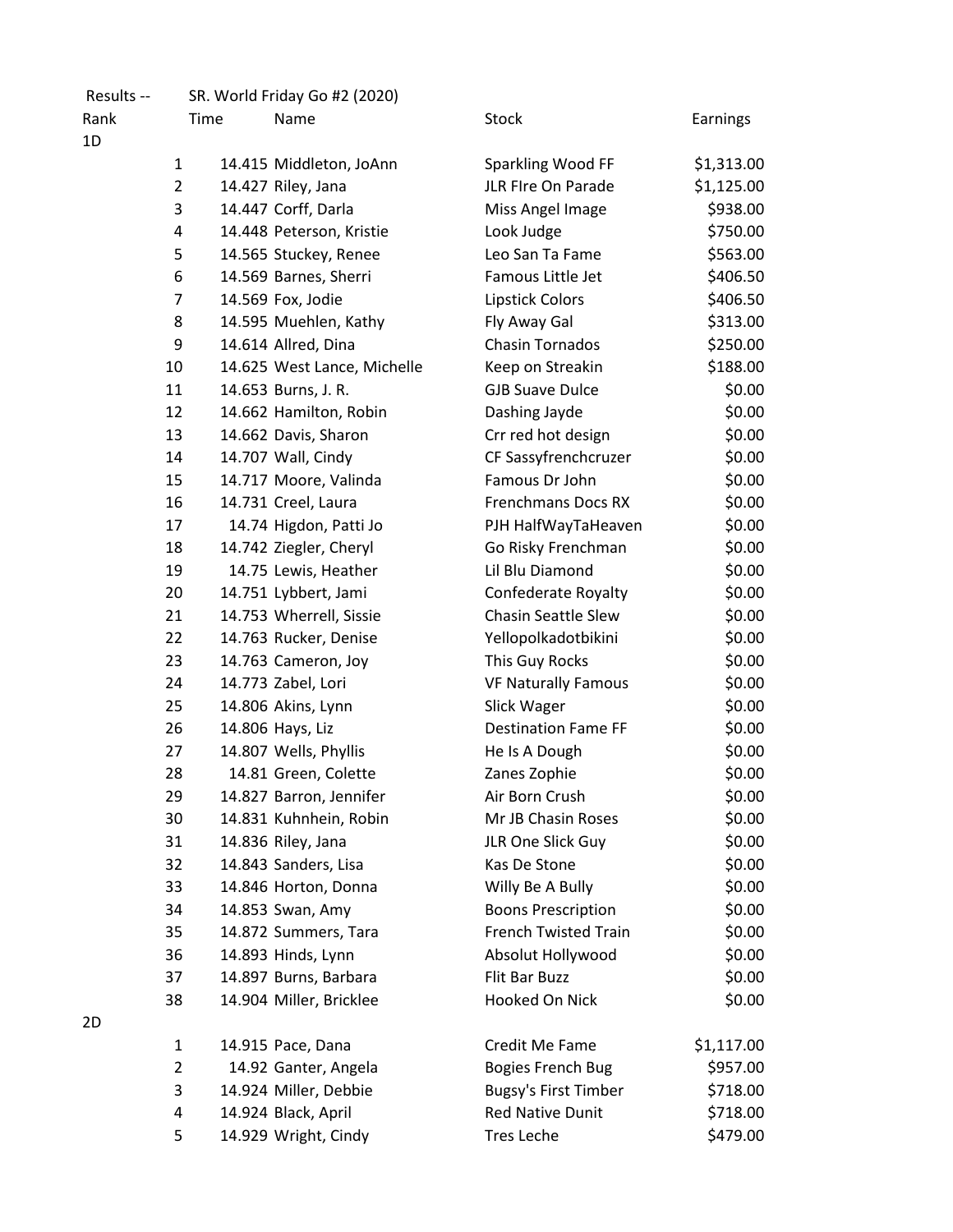| 6  | 14.949 Sorrells, Mary      | <b>Bubba Guy</b>            | \$372.00 |
|----|----------------------------|-----------------------------|----------|
| 7  | 14.965 Freels, Mary        | SF Ready or Not             | \$319.00 |
| 8  | 14.998 Townsend, Kelly     | <b>Fiddle With Grace</b>    | \$266.00 |
| 9  | 15.009 Eldridge, Jackie    | <b>Streaking Bray</b>       | \$213.00 |
| 10 | 15.022 Gordon, Debbie      | <b>Barrerra's Eastwood</b>  | \$160.00 |
| 11 | 15.024 Branch, Shelia      | Passin Out Firewater        | \$0.00   |
| 12 | 15.034 Bradshaw, Roxanne   | Berts Snipper Bar           | \$0.00   |
| 13 | 15.043 Micci, Lesa         | Too Intense Again           | \$0.00   |
| 14 | 15.045 Bright, Billie      | Freddy Set Go               | \$0.00   |
| 15 | 15.046 Higdon, Patti Jo    | PJH Natives Junebug         | \$0.00   |
| 16 | 15.052 Cole, Linda         | Link Ta Fame                | \$0.00   |
| 17 | 15.06 McKim, Joni          | Firen Ta Fame               | \$0.00   |
| 18 | 15.068 Moore, Valinda      | Z Rocks                     | \$0.00   |
| 19 | 15.085 Headrick, David     | <b>Running Ivory</b>        | \$0.00   |
| 20 | 15.087 Seffens, Susan      | Jumppin Jack Flash          | \$0.00   |
| 21 | 15.092 Mayes, Nancy        | FirewaterNButtermilk        | \$0.00   |
| 22 | 15.116 Birkicht, Donnis    | Honor Master Leo            | \$0.00   |
| 23 | 15.12 Kessler, Daryll      | <b>Irish Firewater</b>      | \$0.00   |
| 24 | 15.123 McGrew, Vicki       | Haters Gonna Hate           | \$0.00   |
| 25 | 15.132 Oxner, Jan          | Casey Scooter               | \$0.00   |
| 26 | 15.142 Taylor, Janey       | <b>Two Natives</b>          | \$0.00   |
| 27 | 15.149 McCleary, Bonnie    | ChargeItToTheMax            | \$0.00   |
| 28 | 15.158 Miller, Tammie      | Barronswatch                | \$0.00   |
| 29 | 15.165 Lisenbee, Kathy     | Perks Of Grace              | \$0.00   |
| 30 | 15.166 Clark, Bill         | Rare Jet Judge              | \$0.00   |
| 31 | 15.169 Hall, Lori          | Crafty Kitly                | \$0.00   |
| 32 | 15.17 Calvert, Mary        | <b>WHF Toast To Corona</b>  | \$0.00   |
| 33 | 15.17 Johnson, Tonia       | <b>PFF Firewater Drifte</b> | \$0.00   |
| 34 | 15.194 Melton, Karyn       | Joe's Gay Lady              | \$0.00   |
| 35 | 15.195 Holder, Barbara     | Poppin Chocolate            | \$0.00   |
| 36 | 15.197 Hairgrove, Letitia  | RF French Bugs Moon         | \$0.00   |
| 37 | 15.199 Goodknight, Amy     | DBertFrenchRoyal            | \$0.00   |
| 38 | 15.203 Walker, Mary        | Latte Ditto                 | \$0.00   |
| 39 | 15.212 Brooks, Lee Ann     | <b>BR Catchtwentytwo</b>    | \$0.00   |
| 40 | 15.212 Henderson, Michelle | <b>Bogies French BearFF</b> | \$0.00   |
| 41 | 15.22 Baldwin, Veronica    | Sassy Black Label           | \$0.00   |
| 42 | 15.229 White, Kim          | <b>HF Really Famous</b>     | \$0.00   |
| 43 | 15.233 Weger, Christi      | DDD Jordan MJ Frost         | \$0.00   |
| 44 | 15.237 Bruscato, Mike      | SS Tiger Willow             | \$0.00   |
| 45 | 15.242 Murphy, Julie       | <b>Blue Moon Tech</b>       | \$0.00   |
| 46 | 15.25 Barron, Jennifer     | <b>WRS Kool Feature</b>     | \$0.00   |
| 47 | 15.256 Taylor, Jena        | Spidersmans Fuel Tan        | \$0.00   |
| 48 | 15.262 Roberts, Vicky      | <b>Smokey Skies</b>         | \$0.00   |
| 49 | 15.263 Phillipo, Tammy     | <b>Striken Sixes</b>        | \$0.00   |
| 50 | 15.268 Hodges, Donna       | <b>DH River Cline</b>       | \$0.00   |
| 51 | 15.272 Calvert, Mary       | Golly Miss Lena             | \$0.00   |
| 52 | 15.277 Parent, Betsy       | <b>Catman Catniss Perks</b> | \$0.00   |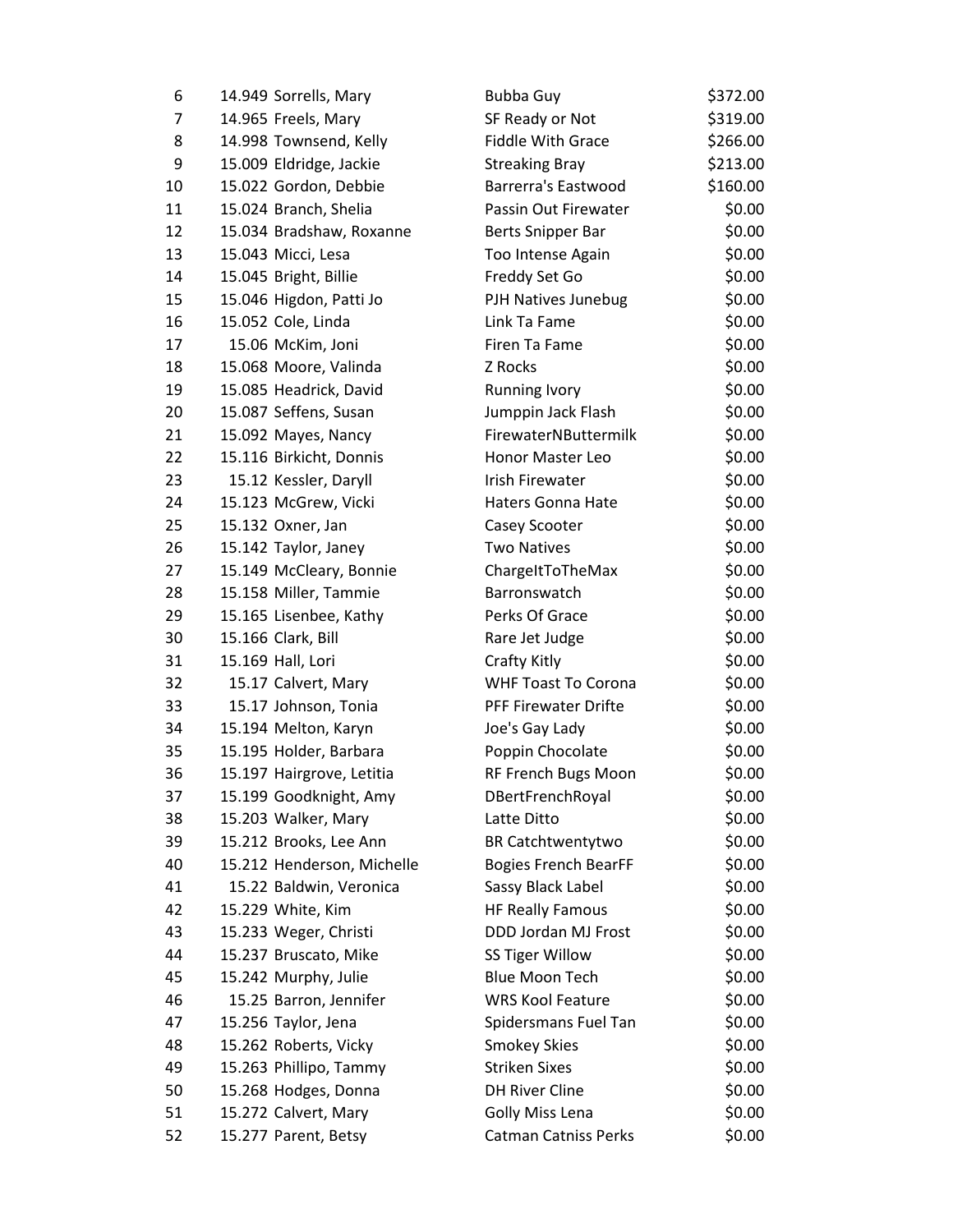| 53             | 15.279 Parent, Betsy            | Dandy Red Quixote          | \$0.00   |
|----------------|---------------------------------|----------------------------|----------|
| 54             | 15.28 Bright, Billie            | Kis First Stoli            | \$0.00   |
| 55             | 15.28 Penland, Linda            | Sheza SunnyFirewater       | \$0.00   |
| 56             | 15.285 Zabel, Lori              | <b>Back The Blue</b>       | \$0.00   |
| 57             | 15.285 Melton, Karyn            | Hitten the Moonshine       | \$0.00   |
| 58             | 15.291 Spencer, Tena            | Dash Set Fame              | \$0.00   |
| 59             | 15.293 Oswald, Shonni           | Taylor's Jazz              | \$0.00   |
| 60             | 15.293 Miller, Charmaine        | Bootyfuel                  | \$0.00   |
| 61             | 15.304 Richardson, Susan        | Docs Toy Indian            | \$0.00   |
| 62             | 15.305 Neal, Raelene            | VR Sheza Holy Roller       | \$0.00   |
| 63             | 15.307 Boyd, Sonya              | Crawfords Luck             | \$0.00   |
| 64             | 15.309 Vanlandingham, Michelle  | <b>Bars Twisted Jet</b>    | \$0.00   |
| 65             | 15.311 Ganter, Angela           | Southern Confederate       | \$0.00   |
| 66             | 15.313 Braudrick, Monique       | <b>Vibrant Peppermint</b>  | \$0.00   |
| 67             | 15.329 Jarrett, Josie (JoEllen) | Jazz Like                  | \$0.00   |
| 68             | 15.331 Randolph, Connie         | Hot Rod Kitty Catt         | \$0.00   |
| 69             | 15.333 Henderson, Tracy         | Chilli Cat                 | \$0.00   |
| 70             | 15.361 Greenlees, Tonia         | Dun It Kat Cody            | \$0.00   |
| 71             | 15.363 Griswold, Beverly        | Jackson Sparks             | \$0.00   |
| 72             | 15.37 Cocks, Karen              | Paloma Pine                | \$0.00   |
| 73             | 15.371 Fields, Shawn            | Neat Little Nina           | \$0.00   |
| 74             | 15.373 Franks, Chris            | Chick N A Class            | \$0.00   |
| 75             | 15.374 McGinn, Gaye             | Starbert Roy Leo           | \$0.00   |
| 76             | 15.374 Harris, Carol            | Raise You Levis            | \$0.00   |
| 77             | 15.38 Wright, Cindy             | Smooth Ruby Jean           | \$0.00   |
| 78             | 15.395 Nemec, Laura             | Frenchman Buggin Out       | \$0.00   |
| 79             | 15.399 Glover, Charlene         | Chevy's Cinderella         | \$0.00   |
| 80             | 15.406 Stovall, Jodi            | Miss French Drifter        | \$0.00   |
| 1              | 15.417 Osborn, Billie           | Dex                        | \$921.00 |
| $\overline{2}$ | 15.418 Savage, Linda            | Keep Her Blonde            | \$789.00 |
| 3              | 15.425 Martin, Donna            | Judys Oklahoma Fuel        | \$658.00 |
| 4              | 15.426 Abrams, Dee              | Double Quick Peppy         | \$526.00 |
| 5              | 15.43 Taylor, Janey             | Roll Me A Bully            | \$395.00 |
| 6              | 15.435 Armstrong, Kay           | <b>Snazzy Dazzler</b>      | \$307.00 |
| 7              | 15.442 Bishop, Dawn             | Red Peppy Anna             | \$263.00 |
| 8              | 15.452 Willis, Patsy            | Hand Me the Cash           | \$219.00 |
| 9              | 15.453 West, Sharon             | Frenchmen'sGloNGhost       | \$175.00 |
| 10             | 15.456 Britt, Karen             | Stinger                    | \$132.00 |
| 11             | 15.457 Silvers, Melissa         | Laica Rollin Stone         | \$0.00   |
| 12             | 15.459 Hankins, Billie Ruth     | Im Souped Up               | \$0.00   |
| 13             | 15.459 Pulling, Stanley         | MS Bucks Blondre           | \$0.00   |
| 14             | 15.46 Henderson, Michelle       | Six Oclock Bogie FF        | \$0.00   |
| 15             | 15.466 Powers, Bonnie           | Justmyluckystone           | \$0.00   |
| 16             | 15.472 Armstrong, Kay           | <b>Bold Commitment</b>     | \$0.00   |
| 17             | 15.474 Lunsford, Ronda          | <b>General Blazes Star</b> | \$0.00   |
| 18             | 15.474 Wheeler, Belinda         | LLP Susies Witch           | \$0.00   |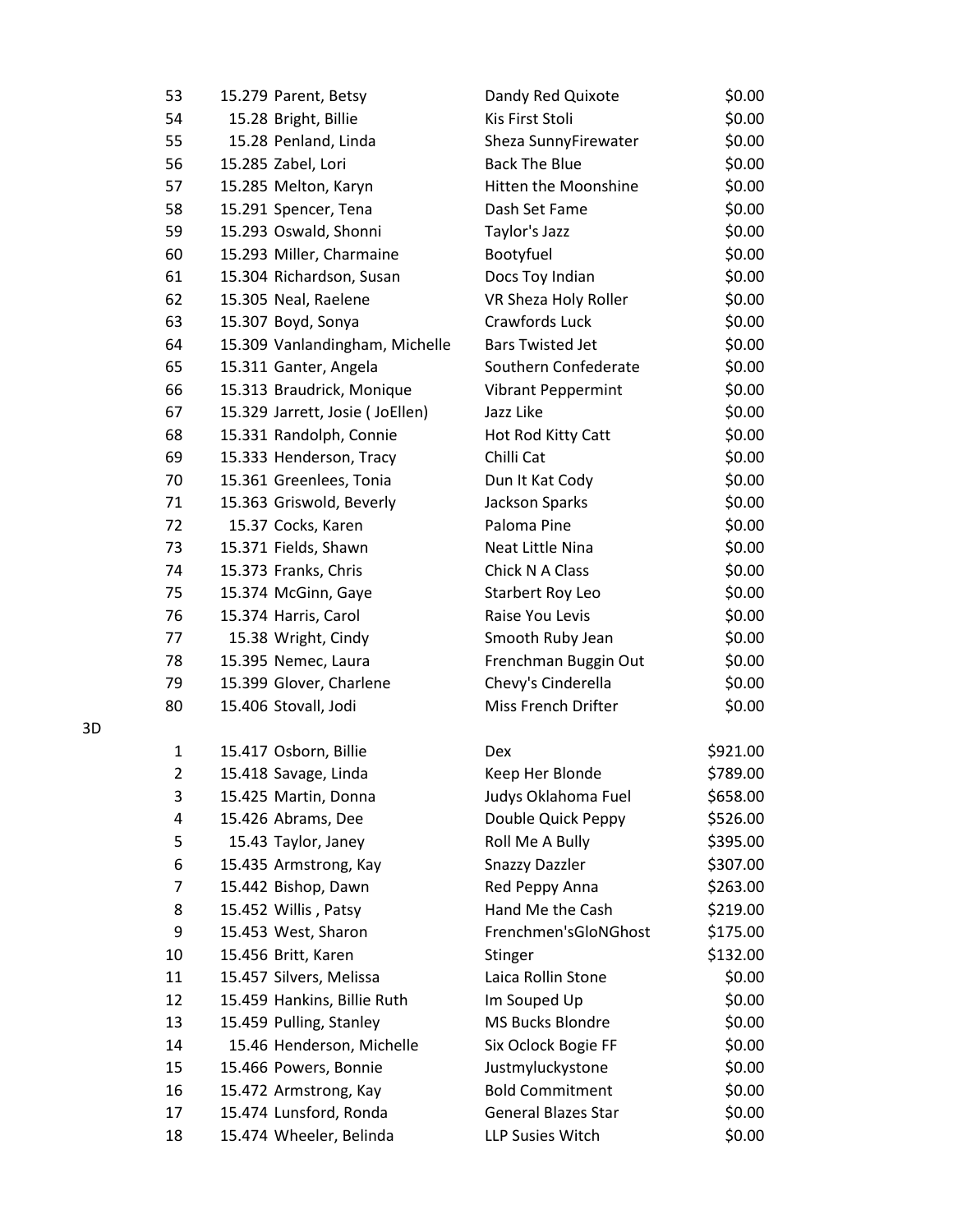| 19 | 15.476 Orstad, Sharon         | Mister Be A Twister        | \$0.00 |
|----|-------------------------------|----------------------------|--------|
| 20 | 15.479 Ezell, Connie          | IZ Happy Rockin Hank       | \$0.00 |
| 21 | 15.483 Jones, Marilyn         | StreakinWhirlaway          | \$0.00 |
| 22 | 15.491 Smith, Shannon         | <b>Busy Lacin Chex</b>     | \$0.00 |
| 23 | 15.492 Chaddick, Dana         | Dr Taylor                  | \$0.00 |
| 24 | 15.493 Seffens, Larry         | Streakin Jule Bug          | \$0.00 |
| 25 | 15.493 Gerwitz, Michelle      | Darlene's Trouble          | \$0.00 |
| 26 | 15.493 Powell, Brenda         | Stickem Man                | \$0.00 |
| 27 | 15.5 Goodknight, Amy          | Sweetie B Quick            | \$0.00 |
| 28 | 15.505 Woods, Melissa         | <b>Peptos Sixes</b>        | \$0.00 |
| 29 | 15.51 Miller, Sue             | <b>KN FabulousChitChat</b> | \$0.00 |
| 30 | 15.512 Cory, Diana            | <b>Nicks Flying Bug</b>    | \$0.00 |
| 31 | 15.513 Caskey, Cathy          | Romeo                      | \$0.00 |
| 32 | 15.521 NEAL, STAN             | Go Freckles Hancock        | \$0.00 |
| 33 | 15.533 Scammahorn, Lana       | Bennysbagtrix              | \$0.00 |
| 34 | 15.535 McClard, Wanda         | Sheez Speedy               | \$0.00 |
| 35 | 15.54 Schmidt, Kim            | Penny Popper               | \$0.00 |
| 36 | 15.541 Collins, Holly         | <b>Shiners Fancy Pants</b> | \$0.00 |
| 37 | 15.547 Crowhurst, Frances     | Lil Black Diamond          | \$0.00 |
| 38 | 15.561 Stevens, Senette       | They Call Me Legacy        | \$0.00 |
| 39 | 15.576 Whatley, Kim           | Cowboy get the money       | \$0.00 |
| 40 | 15.584 Tully-Looper, Margaret | Hands Oklahoma Boone       | \$0.00 |
| 41 | 15.587 Morgan, Patty          | I som Money Perks          | \$0.00 |
| 42 | 15.594 Steed, Kevin           | Dualin Pepto Quixote       | \$0.00 |
| 43 | 15.6 Bennett, Lana            | Gold Creek Fly             | \$0.00 |
| 44 | 15.622 Bailey, Shawna         | Mats Peppy Pete            | \$0.00 |
| 45 | 15.622 Johnson, Ann           | Awesome Lover              | \$0.00 |
| 46 | 15.624 Paul, Melody           | Cash                       | \$0.00 |
| 47 | 15.624 McKinzie, Kendra       | Mini Texas Star            | \$0.00 |
| 48 | 15.627 Stewart, Frieda        | Jets Dusty Badger          | \$0.00 |
| 49 | 15.632 Belew, Babs            | Ms Sonny Street            | \$0.00 |
| 50 | 15.633 Caskey, Cathy          | Shinee Episode             | \$0.00 |
| 51 | 15.645 Raggio, Paulette       | Manny                      | \$0.00 |
| 52 | 15.659 Shinn, Susan           | Dixies Little Cutter       | \$0.00 |
| 53 | 15.662 Sharp, Gwen            | B <sub>2</sub>             | \$0.00 |
| 54 | 15.676 Maxwell, Sandy         | <b>KO Devine Design</b>    | \$0.00 |
| 55 | 15.678 Bailey, Thresa         | <b>ST Chic Adee</b>        | \$0.00 |
| 56 | 15.689 Sultemeier, Linda      | LS Shalako                 | \$0.00 |
| 57 | 15.693 Hales, Sherry          | <b>Streak At Night</b>     | \$0.00 |
| 58 | 15.697 Kessler, Daryll        | She So Slick               | \$0.00 |
| 59 | 15.712 Ezell, Connie          | Ya Know                    | \$0.00 |
| 60 | 15.721 Vogel, Terry           | Imablueyedblondbitz        | \$0.00 |
| 61 | 15.723 Jones, Marilyn         | Gidget                     | \$0.00 |
| 62 | 15.724 Draper, Kelly          | Winwithflamingclass        | \$0.00 |
| 63 | 15.729 Chance, Cheri          | Slick                      | \$0.00 |
| 64 | 15.749 Board, Jacqueline      | JenSen                     | \$0.00 |
| 65 | 15.75 Turner, Kimber          | Stewie Dis Mofo            | \$0.00 |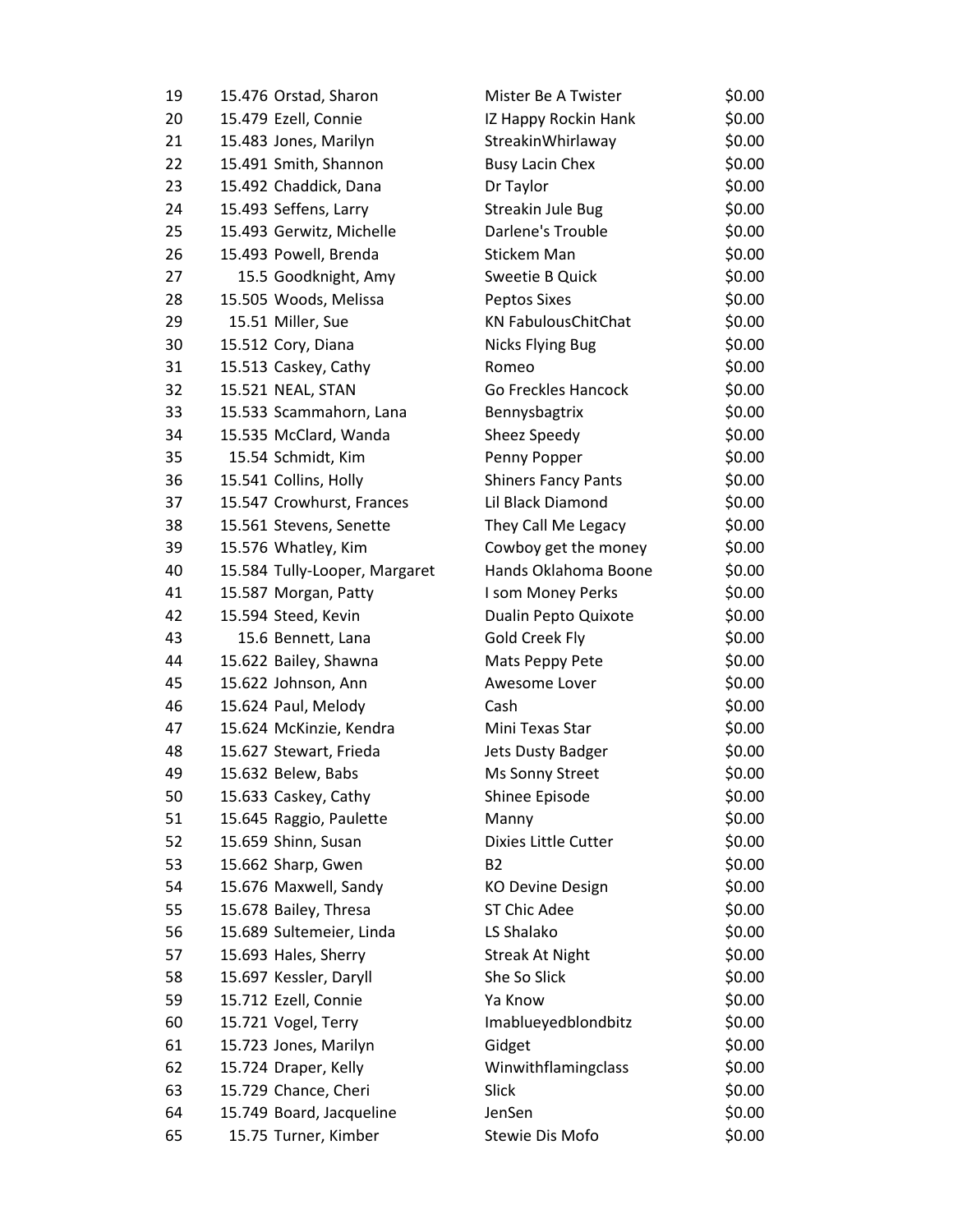| 66           | 15.75 Thetford, Kimberlie       | Imthalastfrenchbully       | \$0.00   |
|--------------|---------------------------------|----------------------------|----------|
| 67           | 15.753 Davis, Kathleen          | <b>Fuels Parkin Butch</b>  | \$0.00   |
| 68           | 15.753 Adamik, Chris            | Hey Fishy Fishy            | \$0.00   |
| 69           | 15.759 Jarrett, Josie (JoEllen) | <b>Chicks Chex</b>         | \$0.00   |
| 70           | 15.771 Leopard, Gloria          | Miss Kitty Starlight       | \$0.00   |
| 71           | 15.773 Penland, Linda           | Shine On The Rocks         | \$0.00   |
| 72           | 15.774 Murphy, Julie            | Famous Eddie Moon          | \$0.00   |
| 73           | 15.795 Walters, Debbie          | <b>Coats French Honor</b>  | \$0.00   |
| 74           | 15.798 Moore, Polly             | Dizzy Moon Expres          | \$0.00   |
| 75           | 15.799 Raulston, Michele        | Frenchmans Glory           | \$0.00   |
| 76           | 15.802 Buckmeyer, Becky         | A Jacked Up Perk           | \$0.00   |
| 77           | 15.802 McCormick, Pamela        | Oakies Cat                 | \$0.00   |
| 78           | 15.814 Peterson, Robby          | <b>Bully For Dasher</b>    | \$0.00   |
| 79           | 15.817 Koetter, Edwyna          | Shiner                     | \$0.00   |
| 80           | 15.817 Knox, Julie              | <b>Talented Streaker</b>   | \$0.00   |
| 81           | 15.826 Sultemeier, Linda        | LS Firewater Copycat       | \$0.00   |
| 82           | 15.827 Maddry, Sandra           | <b>Smart Colored Sadie</b> | \$0.00   |
| 83           | 15.828 Oakley, Kellye           | Ichis Hometown Boy         | \$0.00   |
| 84           | 15.828 McDonnor, Don            | <b>DBW Peggy Sue</b>       | \$0.00   |
| 85           | 15.83 Howell, Mary              | Kause No Trouble           | \$0.00   |
| 86           | 15.83 Winstead, Kim             | <b>Flyin Classic Bugs</b>  | \$0.00   |
| 87           | 15.835 Whiteside, Andrea        | Separate Jetta             | \$0.00   |
| 88           | 15.846 Smith, Beverley          | Flame N Hot                | \$0.00   |
| 89           | 15.866 Mudd, Dorene             | Frenchmans Cando           | \$0.00   |
| 90           | 15.871 Newberry, Karen          | <b>Guys Easy Six</b>       | \$0.00   |
| 91           | 15.902 Osborne, Janelle         | VR FrenchCoverModel        | \$0.00   |
| 92           | 15.903 Vanlandingham, Michelle  | Fritzy Slidin Solano       | \$0.00   |
| 93           | 15.91 Benton, Suzanne           | Naughty But Nice           | \$0.00   |
| 94           | 15.91 Begnaud, Michelle         | LR U Gotta Be Kidden       | \$0.00   |
| $\mathbf{1}$ | 15.921 Marshall, Patti          | Lucky's Nifty Tivio        | \$725.00 |
| 2            | 15.934 Boyd, Sonya              | <b>SGB Cee N Boogers</b>   | \$621.00 |
| 3            | 15.945 Bailey, Thresa           | Honorable Firewater        | \$518.00 |
| 4            | 15.946 Oswald, Shonni           | Sheza Myah Poco Rose       | \$414.00 |
| 5            | 15.963 Herring, Patty           | McDreamieJet               | \$311.00 |
| 6            | 15.975 Crosby, Marky            | WH Lowery Boy Blue         | \$242.00 |
| 7            | 15.981 Smith, Robin             | Chaps Gold Fuel            | \$207.00 |
| 8            | 15.982 Tessmann, Vickie         | Chesters Full Of It        | \$173.00 |
| 9            | 15.987 Mason, Sherri            | <b>KT Monte Walsh</b>      | \$138.00 |
| 10           | 15.995 Jones, Kelly             | HH Rocket Ta Fame          | \$104.00 |
| 11           | 15.997 Griswold, Beverly        | She Mae Runaway            | \$0.00   |
| 12           | 15.998 Walker, Stacie           | Eye B Extreme              | \$0.00   |
| 13           | 16 Bryant, Christine            | Burrshezgotfrostburn       | \$0.00   |
| 14           | 16 Bramlett, Lea Ann            | American flag              | \$0.00   |
| 15           | 16.003 Konklin, Debbie          | <b>Extreme Cat</b>         | \$0.00   |
| 16           | 16.008 McKenzie, Lynne          | Leo Beu Captain            | \$0.00   |
| 17           | 16.021 Tipton, Kathy            | Apache Joe Brown           | \$0.00   |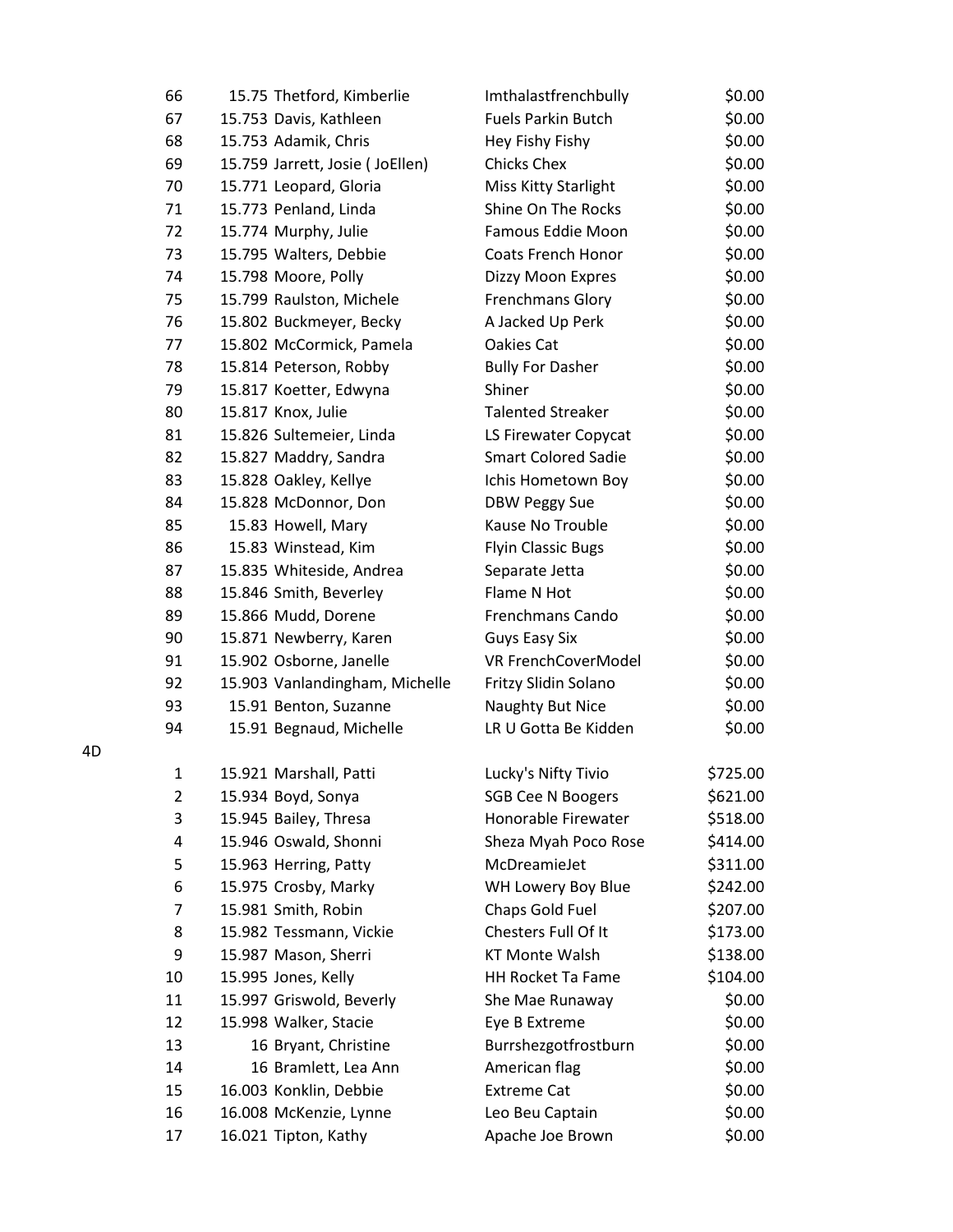| 18 | 16.027 Zabel, Lori      | <b>Unfaded Fame</b>        | \$0.00 |
|----|-------------------------|----------------------------|--------|
| 19 | 16.027 Scarmardo, Jo    | What A Smooth Deal         | \$0.00 |
| 20 | 16.029 Ware, Donna      | <b>Cottons Gold</b>        | \$0.00 |
| 21 | 16.032 Guinn, Diane     | Iris Rum On Fire           | \$0.00 |
| 22 | 16.035 Winkle, Jo Van   | OhWindy'sThreeBoots        | \$0.00 |
| 23 | 16.045 Talley, Beth     | Jag                        | \$0.00 |
| 24 | 16.057 Wright, Julie    | A Royal Tee Too            | \$0.00 |
| 25 | 16.069 West, Judy       | Smart Hickory Gun          | \$0.00 |
| 26 | 16.071 Lousberg, Susan  | Graves Slick Nickbar       | \$0.00 |
| 27 | 16.071 Douglas, Renee   | <b>Bogies World</b>        | \$0.00 |
| 28 | 16.081 Oeder, Dale      | Mr. Flit To Kill           | \$0.00 |
| 29 | 16.085 Higgins, Deb     | Ghost                      | \$0.00 |
| 30 | 16.089 Lynn, Louise     | Senorita Merada            | \$0.00 |
| 31 | 16.09 Bland, Marlyn     | Cajun                      | \$0.00 |
| 32 | 16.093 Whiteley, Brenda | Jes Slinky                 | \$0.00 |
| 33 | 16.108 Stephens, Wendy  | Peptonita Revolution       | \$0.00 |
| 34 | 16.108 Hubler, Sandy    | Sunny C Lil Hickory        | \$0.00 |
| 35 | 16.118 Bonnema, Kasey   | <b>Matts King Bug</b>      | \$0.00 |
| 36 | 16.118 NEAL, STAN       | Spect To Win               | \$0.00 |
| 37 | 16.127 Henry, Becky     | Catch This Fury            | \$0.00 |
| 38 | 16.132 Ramage, Jennine  | Ole Mans Decker Jet        | \$0.00 |
| 39 | 16.139 Johnson, Ann     | <b>Get R Done Otoole</b>   | \$0.00 |
| 40 | 16.142 Mohon, Angie     | I Barely Get R Done        | \$0.00 |
| 41 | 16.145 Ruffin, Sandra   | Real Easy Drift            | \$0.00 |
| 42 | 16.151 Bonham, Rose     | A Firey Bet                | \$0.00 |
| 43 | 16.155 Peacock, Steven  | Lakota lenas Gold          | \$0.00 |
| 44 | 16.164 Martin, Denise   | Lana Smokes Oh Cay         | \$0.00 |
| 45 | 16.165 Burke, Leah      | <b>Gunmetal Star</b>       | \$0.00 |
| 46 | 16.174 Arceneaux, Sara  | Iprefer You                | \$0.00 |
| 47 | 16.184 Kaul, Lisa       | Ths Magic Mike             | \$0.00 |
| 48 | 16.191 Parsons, Shawn   | Going Ta Be Famous         | \$0.00 |
| 49 | 16.194 Burgess, Sherrel | Boomer T. Fellers          | \$0.00 |
| 50 | 16.2 Winstead, Kim      | <b>Bogies French Lover</b> | \$0.00 |
| 51 | 16.202 Oswald, Shonni   | <b>Stinson OnStitlz</b>    | \$0.00 |
| 52 | 16.206 Foster, Terri    | Poker Chip                 | \$0.00 |
| 53 | 16.229 Tucker, Dee      | Pure Royal Corkscrew       | \$0.00 |
| 54 | 16.242 Schler, Lana     | Fell Off My Wagon          | \$0.00 |
| 55 | 16.25 South, Yvonne     | <b>Cowtown Cattalack</b>   | \$0.00 |
| 56 | 16.261 Miles, Sharon    | Blondi                     | \$0.00 |
| 57 | 16.265 Bouldin, Jackie  | GagesIndian                | \$0.00 |
| 58 | 16.27 Hybner, Terri     | Driftwood Lady Dee         | \$0.00 |
| 59 | 16.272 Kobza, Vernetta  | Tangonrightpastya          | \$0.00 |
| 60 | 16.292 Rowland, Kathy   | JetalongLilForFleet        | \$0.00 |
| 61 | 16.294 Sharrock, Kathy  | The Geeter                 | \$0.00 |
| 62 | 16.316 Peacock, Steven  | Lucks Nancy Star           | \$0.00 |
| 63 | 16.329 Staggs, Michelle | Doc Dustys Honor           | \$0.00 |
| 64 | 16.342 Strickland, Lynn | Lucille                    | \$0.00 |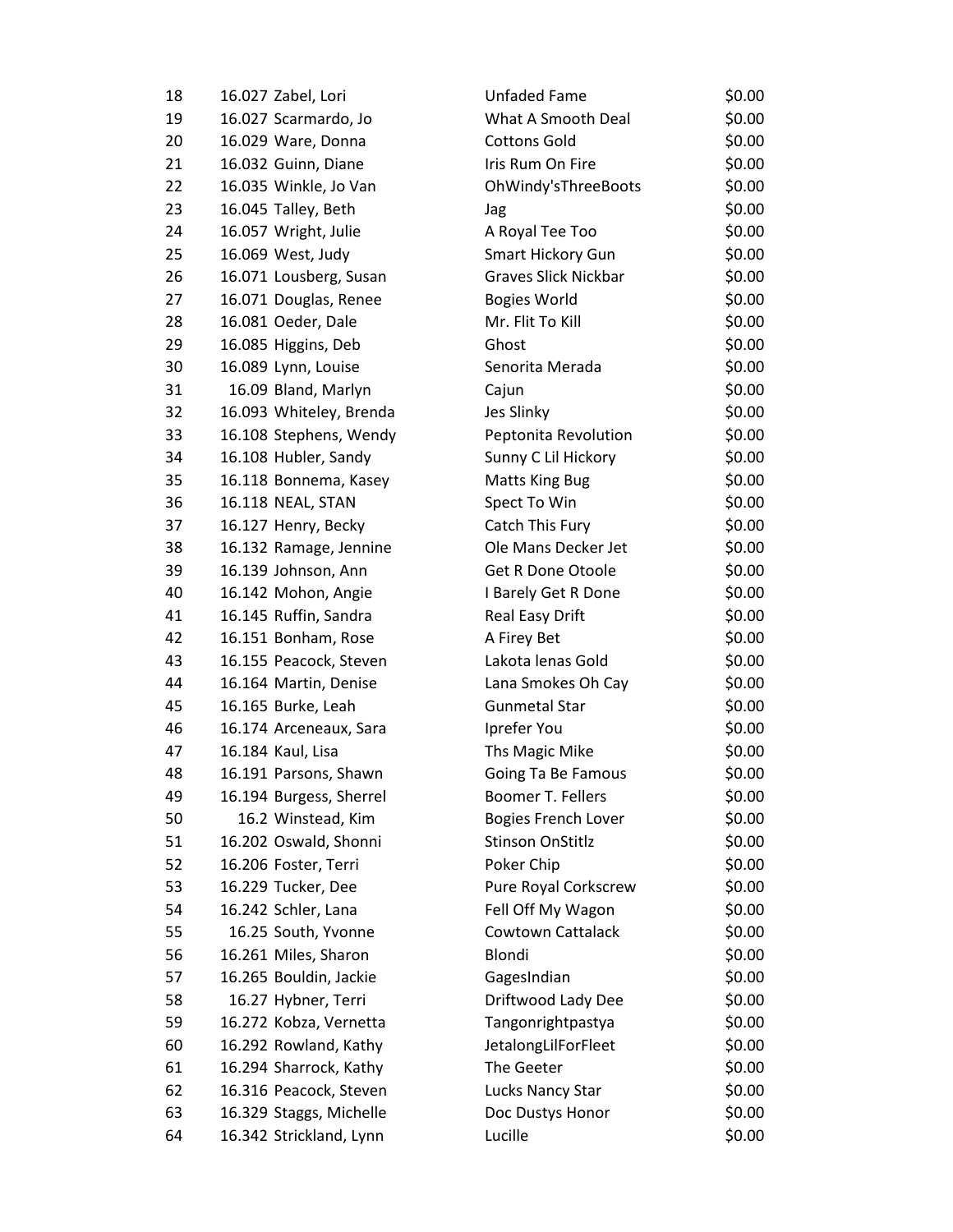| 65             | 16.344 Jones, Kelly             | FrecklesFamusFrenchm        | \$0.00   |
|----------------|---------------------------------|-----------------------------|----------|
| 66             | 16.354 Calley, Dawn             | Joli B Cool                 | \$0.00   |
| 67             | 16.364 Talley, Beth             | Carhartt                    | \$0.00   |
| 68             | 16.374 Cross, Valerie           | <b>Shadows Tiny Guy</b>     | \$0.00   |
| 69             | 16.411 Kuhnhein, Robin          | <b>DTF Sapranos Playboy</b> | \$0.00   |
| $\mathbf{1}$   | 16.449 Osborne, Janelle         | Smokem Olympic Style        | \$529.00 |
| $\overline{2}$ | 16.473 Stine, Tracy             | <b>Hemps Firewater</b>      | \$453.00 |
| 3              | 16.484 Jarrett, Josie (JoEllen) | Purely Awesome FF           | \$378.00 |
| 4              | 16.539 Ruffin, Sandra           | Jazzy Roan Boy              | \$302.00 |
| 5              | 16.541 Black, April             | <b>Chips Native Dunit</b>   | \$227.00 |
| 6              | 16.544 Taylor, Jena             | LLE Smoking Hot             | \$176.00 |
| 7              | 16.567 Cagle, Robin             | Hidalgo Honor               | \$151.00 |
| 8              | 16.586 Pritchett, Tiffany       | Gunner Lil                  | \$126.00 |
| 9              | 16.588 Caldwell, Yolanda        | Sunny Side Up               | \$101.00 |
| 10             | 16.601 Hunter-Brown, Susan      | <b>Bud</b>                  | \$38.00  |
| 11             | 16.601 Payne, Julie             | Sacred Indians Chanc        | \$38.00  |
| 12             | 16.647 Turner, Kimber           | <b>Tuff Little Bluesbar</b> | \$0.00   |
| 13             | 16.647 Sharp, Gwen              | Merlot                      | \$0.00   |
| 14             | 16.667 Scoggins, Carole         | Mr Sun Sugar"AirRide        | \$0.00   |
| 15             | 16.681 Arnold, Betsy            | TopFlamonFirewater          | \$0.00   |
| 16             | 16.683 Tatkowski, Deb           | She Walks With Fire         | \$0.00   |
| 17             | 16.73 Staggs, Michelle          | Smokin Lit Shine            | \$0.00   |
| 18             | 16.737 Nale, Pamela             | Miss Poco Luna              | \$0.00   |
| 19             | 16.743 Winings, Cindy           | WH Big Boy Holiday          | \$0.00   |
| 20             | 16.748 Williams, Charlene       | Smart little Lena           | \$0.00   |
| 21             | 16.773 Whiteside, Andrea        | LB                          | \$0.00   |
| 22             | 16.8 Martin, Pam                | Desperite Angel             | \$0.00   |
| 23             | 16.84 Wall, Mike                | CF Shockingly French        | \$0.00   |
| 24             | 16.851 Davis, Wanda             | CD Bama Gold                | \$0.00   |
| 25             | 16.888 Bransom, Tammy           | Fly On Firewater            | \$0.00   |
| 26             | 16.925 Newcombe, Cheryl         | Docs Cocoa Revenge          | \$0.00   |
| 27             | 16.937 Andrus, Alice            | <b>HK Dutchmans Sue</b>     | \$0.00   |
| 28             | 16.973 Snelson, Ruby            | Diva Advantage              | \$0.00   |
| 29             | 17.032 Williams, Charlene       | Brandy-N-Flit               | \$0.00   |
| 30             | 17.102 Roberts, Kay             | Miserys Reward              | \$0.00   |
| 31             | 17.143 Whiteley, Brenda         | Cisco                       | \$0.00   |
| 32             | 17.143 Moseley, Terry           | <b>Reign Of Greatness</b>   | \$0.00   |
| 33             | 17.327 Moore, Lisa              | Watch Me Flion              | \$0.00   |
| 34             | 17.341 Cross, John              | Wanna BA Rebel              | \$0.00   |
| 35             | 17.459 Bird, Linda              | DestaLenas Starlite         | \$0.00   |
| 36             | 17.48 Cummings, Cindy           | <b>BB Frenchmans Magic</b>  | \$0.00   |
| 37             | 17.493 Dumbaugh, Elizabeth      | IndianSpringHustler         | \$0.00   |
| 38             | 17.529 BOLLING, RENEA           | DASH TA CHECOTAH            | \$0.00   |
| 39             | 17.766 Chaddick, Dana           | Roses N Cash                | \$0.00   |
| 40             | 17.842 Knotts, Terrie           | Chasin Rubys Honor          | \$0.00   |
| 41             | 17.865 Markus, Sissy            | <b>Eldon Barely Dunit</b>   | \$0.00   |

5D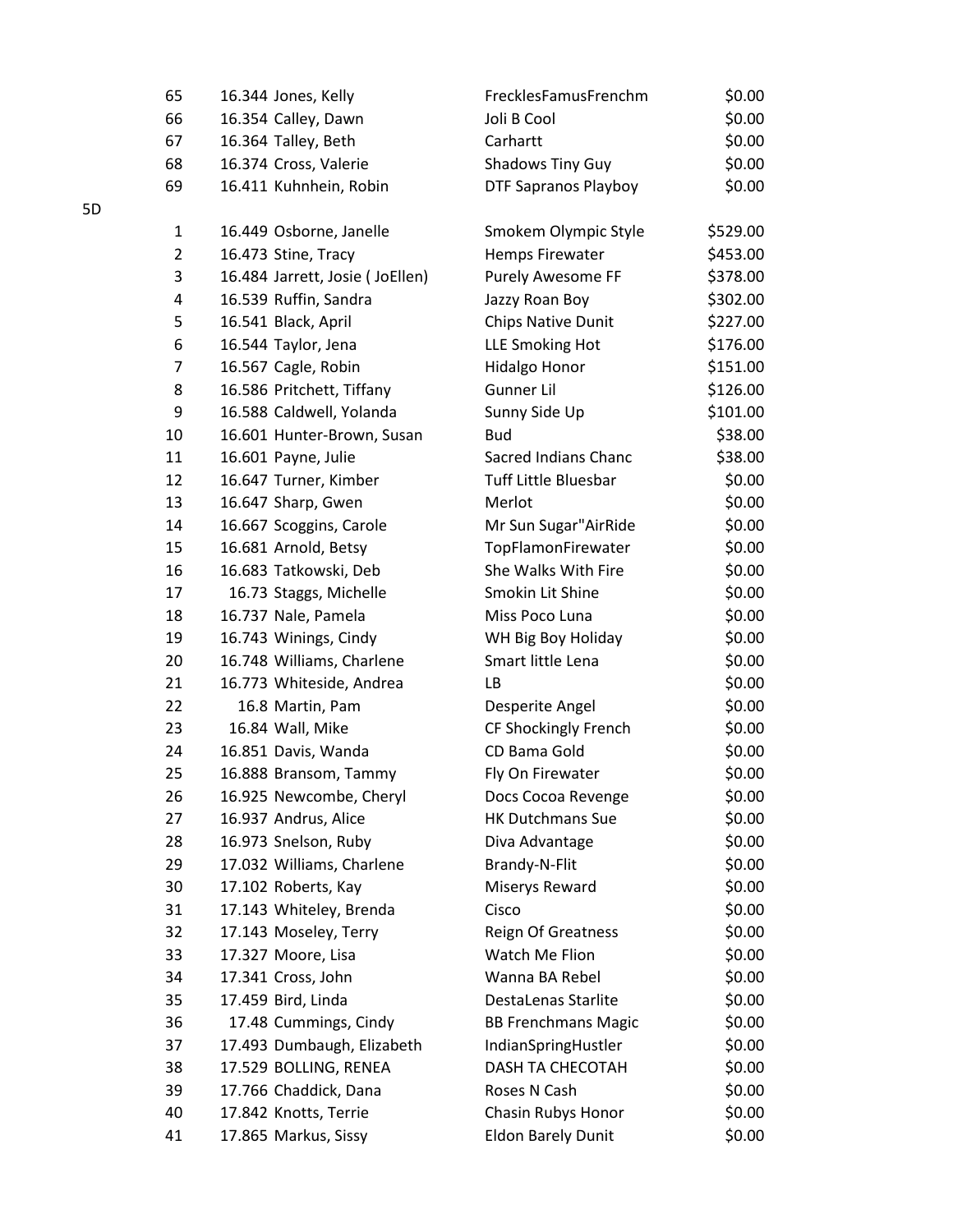| 42               | 17.938 Tucker, Dee       | Cory's Cartel               | \$0.00 |
|------------------|--------------------------|-----------------------------|--------|
| 43               | 18.018 Haynes, Paul      | Streakin Sonora             | \$0.00 |
| 44               | 18.049 Leach, Linda      | Sroli's Freedom             | \$0.00 |
| 45               | 18.289 Slater, Valorie   | FionaGotABurnNotice         | \$0.00 |
| 46               | 18.86 Vanornum, Jan      | Sks Captain Caliche         | \$0.00 |
| 47               | 19.743 Pickering, Jennie | Justthecoronatalkin         | \$0.00 |
| 48               | 20.024 Wyatt, Karen      | Eye Speak French            | \$0.00 |
| 49               | 21.159 Egloff, Becky     | <b>Flaming Hot Check</b>    | \$0.00 |
| 50               | 22.532 Cameron, Joy      | Streakin My Guy             | \$0.00 |
| Final Time $= 0$ |                          |                             |        |
| Disqualified     |                          |                             |        |
| 0                | 0 Egloff, Becky          | Charging Past Y'all         | \$0.00 |
| 0                | 0 Meyers, Tandy          | Dancin In The Cash          | \$0.00 |
| 0                | 0 LIEBLONG, WILLIAM      | <b>CARRIE ME TA HEAVEN</b>  | \$0.00 |
| 0                | 0 Holland, Kaylynn       | <b>Famous Cruel Girl</b>    | \$0.00 |
| 0                | 0 Williams, Marlena      | Casha Smart Chex            | \$0.00 |
| 0                | 0 Smith, Karla           | <b>Cutter Belle Star</b>    | \$0.00 |
| 0                | 0 Cheatwood, Patricia    | Frenchy                     | \$0.00 |
| 0                | 0 Campbell, Rita         | Siemons Prissey Perk        | \$0.00 |
| 0                | 0 Feathers, Lynn         | Quik Charge It              | \$0.00 |
| 0                | 0 Greenlees, Tonia       | Pepto Targer                | \$0.00 |
| 0                | 0 Harrington, Carol      | Y I jay r kirk              | \$0.00 |
| 0                | 0 Ramage, Jennine        | Dasey May                   | \$0.00 |
| 0                | 0 ODELL, JAMEY           | THC FRENCH CONTENDER        | \$0.00 |
| 0                | 0 Ziegler, Cheryl        | TS Lena Kat Shadow          | \$0.00 |
| 0                | 0 Rikard, Chris          | Some Vegas Yum Yum          | \$0.00 |
| 0                | 0 BOLLING, RENEA         | <b>FAST FRENCHMAN</b>       | \$0.00 |
| 0                | 0 Meyers, Tandy          | <b>Streakin Dusty Light</b> | \$0.00 |
| 0                | 0 LIEBLONG, WILLIAM      | MISS JB 0717                | \$0.00 |
| 0                | 0 Hunter-Brown, Susan    | Jess My T                   | \$0.00 |
| 0                | 0 Donnel, Lynnola        | My Easy Epic "Easy"         | \$0.00 |
| 0                | 0 Moore, Valinda         | Dashing Canelo              | \$0.00 |
| 0                | 0 Porter, Terrie         | Domino Boogie               | \$0.00 |
| 0                | 0 Williams, Marlena      | Hes Downrite on Fire        | \$0.00 |
| 0                | 0 Pratt, Candace         | White Lick Willy            | \$0.00 |
| 0                | 0 Winkle, Jo Van         | Perks Wild Hayday           | \$0.00 |
| 0                | 0 Miller, Tammie         | <b>Bob</b>                  | \$0.00 |
| 0                | 0 LeBarron, Naoma        | Amp It Up                   | \$0.00 |
| 0                | 0 Oeder, Dale            | MyMoneysOnBully             | \$0.00 |
| 0                | 0 White, Sonja           | Glass Two Eyed Jack         | \$0.00 |
| 0                | 0 Cotten, Cynthia        | Cowgirl Cutter              | \$0.00 |
| 0                | 0 Scarmardo, Jo          | JJ Bar Jet                  | \$0.00 |
| 0                | 0 ODELL, JAMEY           | ELY SPECIAL MARTHA          | \$0.00 |
| 0                | 0 McKenzie, Lynne        | Frosty                      | \$0.00 |
| 0                | 0 Rikard, Chris          | Leader To Vegas Fast        | \$0.00 |
| 0                | 0 Stuckey, Kellie        | <b>Famous French Fling</b>  | \$0.00 |
| 0                | 0 Clark, Sharon          | Seperate Diamonds           | \$0.00 |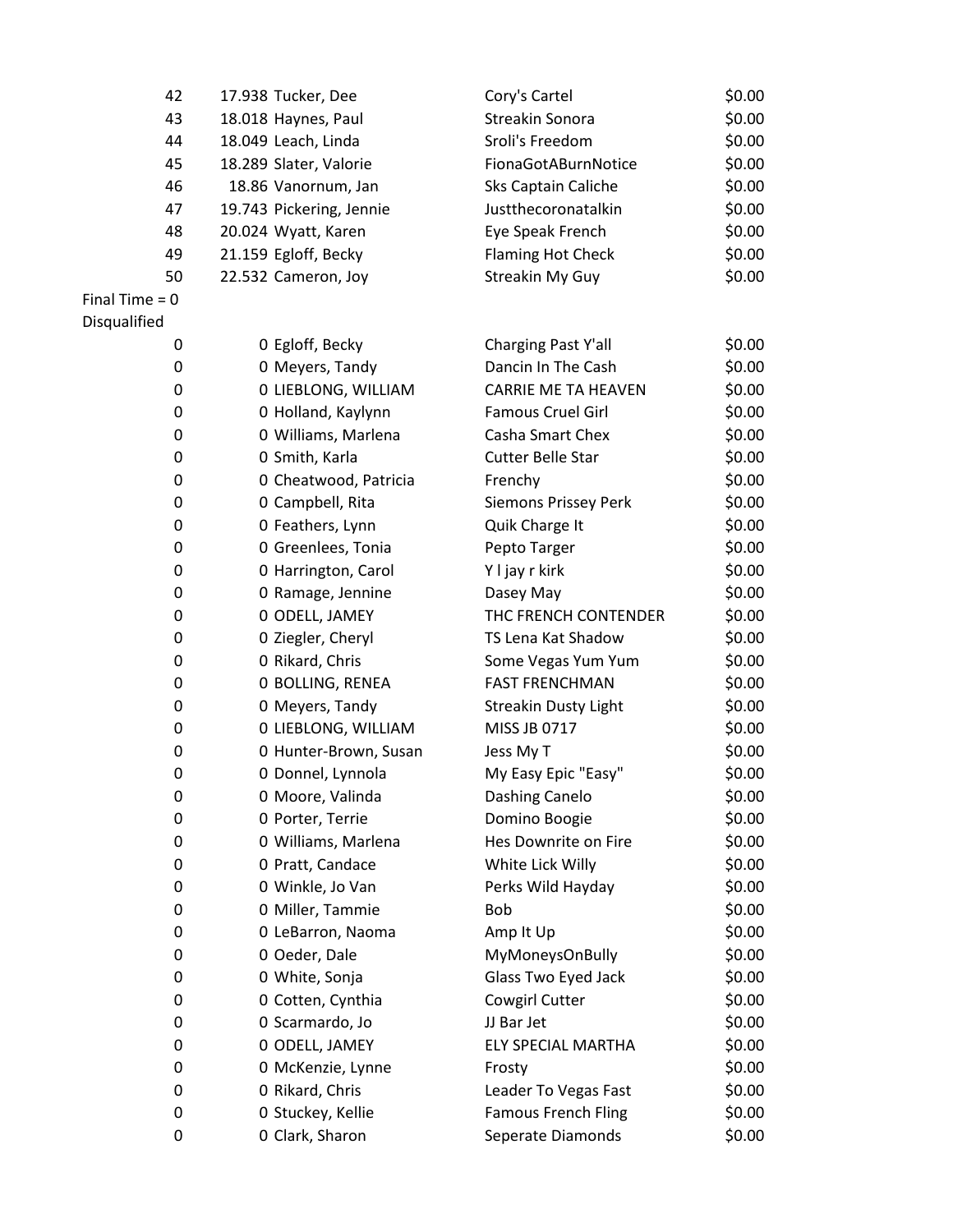| 0 | 0 Knotts, Terrie       | <b>BVLifesADance</b>     | \$0.00 |
|---|------------------------|--------------------------|--------|
| 0 | 0 Lewis, Heather       | MMBuckNFrenchbig         | \$0.00 |
| 0 | 0 Norris, Johnette     | Boot The Coyote          | \$0.00 |
| 0 | 0 Williams, Marlena    | Guys Peppy Gal           | \$0.00 |
| 0 | 0 Hassell, Sandi       | jess Dare To Dream       | \$0.00 |
| 0 | 0 Muse, Shelley        | <b>VF Rare Coin</b>      | \$0.00 |
| 0 | 0 Osborne, Janelle     | Snowbound Sadie          | \$0.00 |
| 0 | 0 Rue, Doreen          | imablondeperk            | \$0.00 |
| 0 | 0 Headrick, Melba      | Lacys Easy Moon          | \$0.00 |
| 0 | 0 Rikard, Chris        | Lead Meto Vegas Fast     | \$0.00 |
| 0 | 0 West, Sharon         | Little Dash Of Vodka     | \$0.00 |
| 0 | 0 Phillips, Charlotte  | Katy's Smoke N Storm     | \$0.00 |
| 0 | 0 Middleton, Christine | Cee Mr Hollywood         | \$0.00 |
| 0 | 0 Hammett, Amy         | Dashingbyalibi           | \$0.00 |
| 0 | 0 Graham, Tami         | <b>Bob</b>               | \$0.00 |
| 0 | 0 Whitehead, Metha     | <b>DB Perks</b>          | \$0.00 |
| 0 | 0 Wilkins, Tammie      | A Frosty Bug             | \$0.00 |
| 0 | 0 Bland, Marlyn        | Chance                   | \$0.00 |
| 0 | 0 Link, Peggy          | Jazzs Friday Streak      | \$0.00 |
| 0 | 0 Weger, Christi       | <b>Streaking Perks</b>   | \$0.00 |
| 0 | 0 Bruscato, Lee Ann    | Doc Len On               | \$0.00 |
| 0 | 0 Drewery, Debbie      | Nedra's Cash             | \$0.00 |
| 0 | 0 Crockett, Peg        | <b>Eddies Dash Array</b> | \$0.00 |
| 0 | 0 Robertson, Anita     | CJ TaFame                | \$0.00 |
| 0 | 0 Flautt, Deedee       | Reba                     | \$0.00 |
| 0 | 0 Mosbroker, Anna      | <b>TK Treasure</b>       | \$0.00 |
| 0 | 0 Cole, Linda          | Bugs In My Meter         | \$0.00 |
| 0 | 0 McCormick, Debbie    | Sadie Geaux Seekum       | \$0.00 |
| 0 | 0 Murphy, Julie        | <b>Violating Scooter</b> | \$0.00 |
| 0 | 0 Kile, Donna          | Pistol                   | \$0.00 |
| 0 | 0 Britt, Karen         | F Five Vilonia Girl      | \$0.00 |
| 0 | 0 Icenhower, Beth      | H.D.                     | \$0.00 |
| 0 | 0 Ellis, Sheila        | Mr. dash wood            | \$0.00 |
| 0 | 0 Gray, Steve          | One Out Of The Kash      | \$0.00 |
| 0 | 0 Hogan, Kim           | Easy To Moon             | \$0.00 |
| 0 | 0 Begnaud, Michelle    | Miss Silver Georgia      | \$0.00 |
| 0 | 0 Ellis, Jackie        | These Jeans Rock         | \$0.00 |
| 0 | 0 Crowhurst, Frances   | <b>Hot Toddy</b>         | \$0.00 |
| 0 | 0 Slater, Kristine     | Fire Him Up              | \$0.00 |
| 0 | 0 Barnes, Sherri       | <b>Racing For Perks</b>  | \$0.00 |
| 0 | 0 Ogle, Mary Beth      | TwistingOnEasyStreet     | \$0.00 |
| 0 | 0 McCormick, Debbie    | ThunderingDarkKnight     | \$0.00 |
| 0 | 0 Vogel, Terry         | DinkyJetsFamous JR       | \$0.00 |
| 0 | 0 Powers, Bonnie       | A Frenchmans Valour      | \$0.00 |
| 0 | 0 Gordon, Debbie       | Frosty's Rebel Dually    | \$0.00 |
| 0 | 0 Caskey, Cathy        | Pass on Red              | \$0.00 |
| 0 | 0 McGinn, Gaye         | Dash on Hot Toddy        | \$0.00 |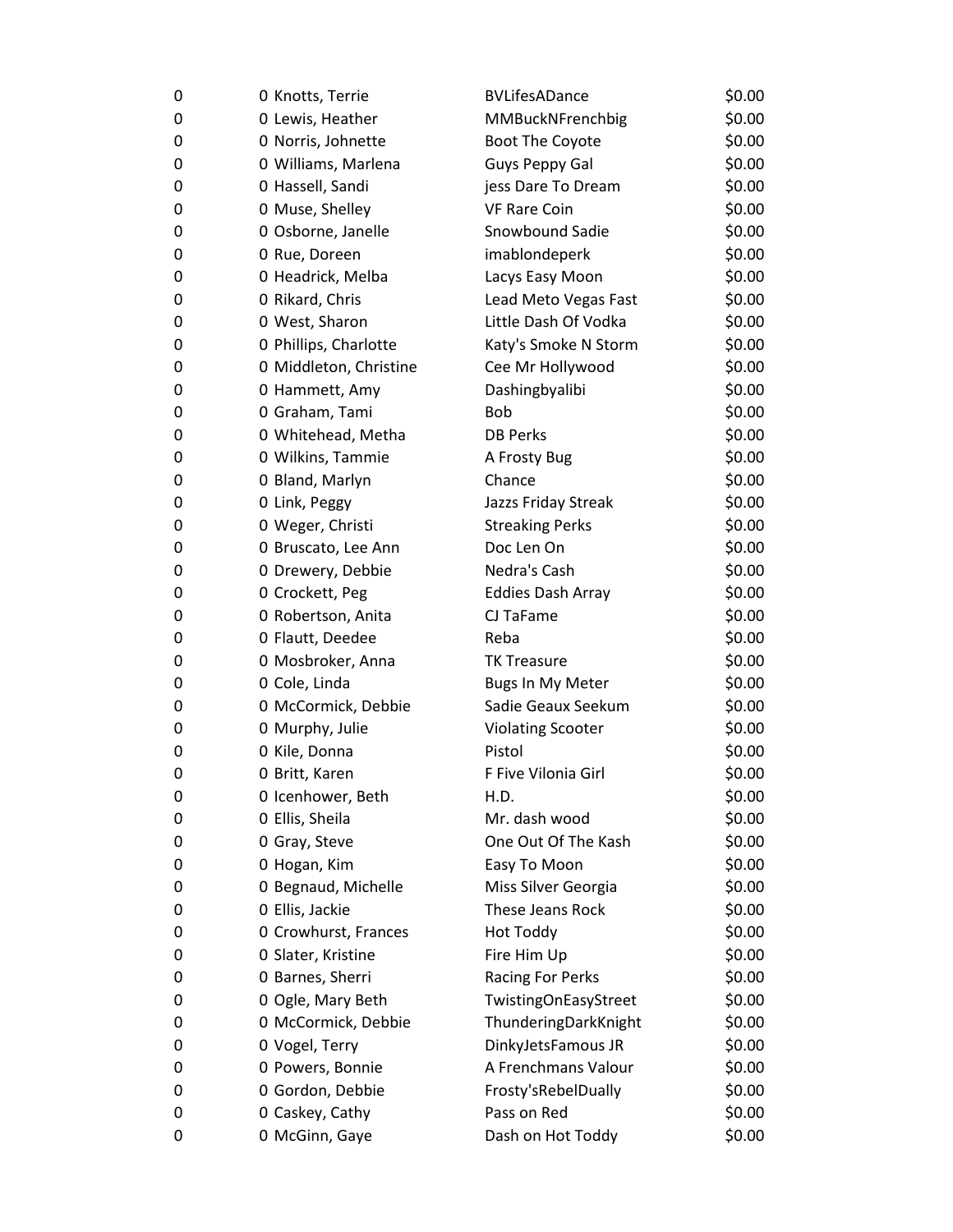| 0 | 0 Pate, Jeff         | French Dynamic Gal          | \$0.00 |
|---|----------------------|-----------------------------|--------|
| 0 | 0 Hawthorne, Tonnee  | Parrtree                    | \$0.00 |
| 0 | 0 Robinson, GiGi     | <b>Tribal Cut</b>           | \$0.00 |
| 0 | 0 Feathers, Lynn     | Glo Spice Girl              | \$0.00 |
| 0 | 0 Ellis, Jackie      | Pearl County                | \$0.00 |
| 0 | 0 Moore, Kelly       | Fetch the Firewater         | \$0.00 |
| 0 | 0 Green, Nancy       | Shiner's Colonet            | \$0.00 |
| 0 | 0 Kelley, Sharon     | Dude                        | \$0.00 |
| 0 | 0 Gates, Stacey      | Born Ta Fame                | \$0.00 |
| 0 | 0 Cowart, Sylvia     | <b>Natives Red Bug</b>      | \$0.00 |
| 0 | 0 Faulk, Debi        | Holland's Supergirl         | \$0.00 |
| 0 | 0 Morgan, Joan       | <b>Starlight Remedy</b>     | \$0.00 |
| 0 | 0 Lisenbee, Kathy    | <b>Glory Sweet Glory</b>    | \$0.00 |
| 0 | 0 Gordon, Debbie     | TH Gotta Go Streakin        | \$0.00 |
| 0 | 0 Koetter, Edwyna    | Dream Colleen               | \$0.00 |
| 0 | 0 Hall, Lori         | Sugars Dash Ta Honor        | \$0.00 |
| 0 | 0 Kilcrease, Lisa    | Miss Dashing Zana           | \$0.00 |
| 0 | 0 Weldon, Sadie      | <b>WB Runaway Pumpkin</b>   | \$0.00 |
| 0 | 0 West, Pam          | Eye Beat Sugar              | \$0.00 |
| 0 | 0 Lumley, Jody       | Royalcolours                | \$0.00 |
| 0 | 0 Mayes, Kaye        | <b>Bugity Bugity Too</b>    | \$0.00 |
| 0 | 0 Crowhurst, Frances | Late Night Nuz              | \$0.00 |
| 0 | 0 Brandon, Annette   | Topoffthefirewater          | \$0.00 |
| 0 | 0 Blanchard, Kym     | Yu Frosty Water             | \$0.00 |
| 0 | 0 Smith, Susan       | Rebel                       | \$0.00 |
| 0 | 0 Cox, Raylene       | Ya Give Me Fever            | \$0.00 |
| 0 | 0 Faulk, Debi        | Chonas Val                  | \$0.00 |
| 0 | 0 Peacock, Ellen     | going to smoe ya            | \$0.00 |
| 0 | 0 Sparks, Rose       | Sheza Classy Rebel          | \$0.00 |
| 0 | 0 Sanders, Lisa      | Treasure and roses          | \$0.00 |
| 0 | 0 Murphy, Julie      | CD Doc OLena                | \$0.00 |
| 0 | 0 Mayes, Nancy       | Sparks In My Flame          | \$0.00 |
| 0 | 0 Moore, Eileen      | <b>TMW Gitty Girl</b>       | \$0.00 |
| 0 | 0 Thompson, Liz      | Romeo                       | \$0.00 |
| 0 | 0 Bouldin, Devon     | Movin Fire Frost            | \$0.00 |
| 0 | 0 Slack, Sue         | Matt Oakie King             | \$0.00 |
| 0 | 0 Bonham, Rose       | Bug N Up The Charts         | \$0.00 |
| 0 | 0 Cribbs, Kathy      | Playboys Arrow              | \$0.00 |
| 0 | 0 Wilson, Melanie    | <b>JAMAMMA</b>              | \$0.00 |
| 0 | 0 Carlin, Laura      | Bay Go Bye Bye              | \$0.00 |
| 0 | 0 Cannon, Beth       | Double Sly Dun Dee          | \$0.00 |
| 0 | 0 Grimes, Lisa       | Jennifer                    | \$0.00 |
| 0 | 0 Harville, Patty    | <b>TFF Barrels Down Pat</b> | \$0.00 |
| 0 | 0 Applebee, Brenda   | <b>Expressive Lucky Bug</b> | \$0.00 |
| 0 | 0 Boggs, Beverly     | French Tuff Wonder          | \$0.00 |
| 0 | 0 Wills, LeAnn       | ShootYeahShe'sSassy         | \$0.00 |
| 0 | 0 Ganter, Angela     | Flit Money                  | \$0.00 |